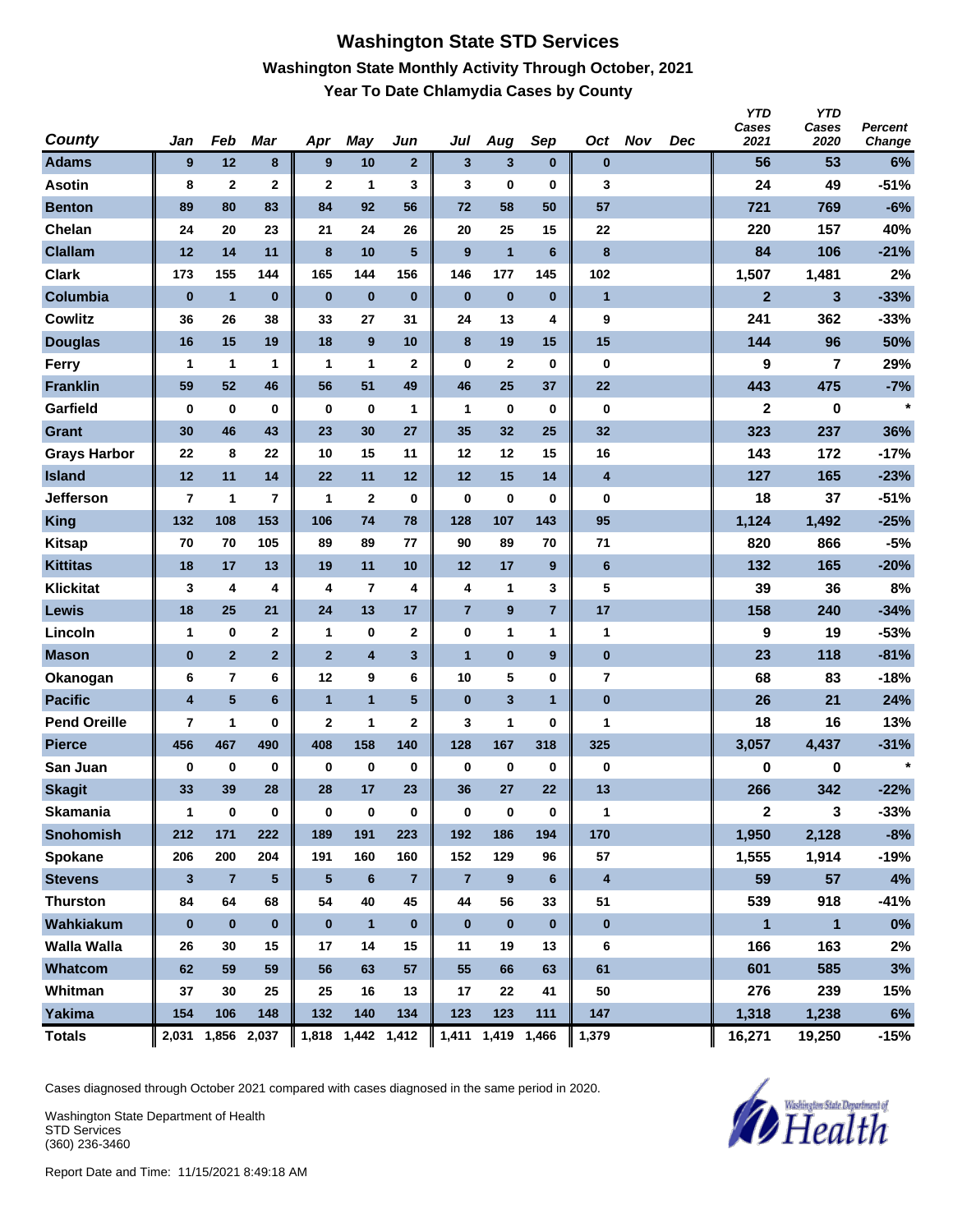#### **Washington State STD Services Washington State Monthly Activity Through October, 2021 Year To Date Gonorrhea Cases by County**

| <b>County</b>       | Jan                     | Feb                     | <b>Mar</b>              | Apr                     | May            | Jun          | Jul                     | Aug            | Sep            | Oct            | <b>Nov</b> | <b>Dec</b> | <b>YTD</b><br>Cases<br>2021 | <b>YTD</b><br>Cases<br>2020 | Percent<br>Change |
|---------------------|-------------------------|-------------------------|-------------------------|-------------------------|----------------|--------------|-------------------------|----------------|----------------|----------------|------------|------------|-----------------------------|-----------------------------|-------------------|
| <b>Adams</b>        | 3                       | 4                       | $\mathbf{3}$            | $\overline{2}$          | $\mathbf{3}$   | $\bf{0}$     | $\pmb{0}$               | $\pmb{0}$      | $\bf{0}$       | $\bf{0}$       |            |            | 15                          | 9                           | 67%               |
| <b>Asotin</b>       | 4                       | 1                       | 1                       | 1                       | 1              | 0            | 1                       | $\bf{0}$       | $\bf{0}$       | $\bf{0}$       |            |            | 9                           | 23                          | $-61%$            |
| <b>Benton</b>       | 28                      | 23                      | 34                      | 29                      | 31             | 31           | 27                      | 24             | 21             | 22             |            |            | 270                         | 311                         | $-13%$            |
| Chelan              | $\mathbf 2$             | 3                       | 6                       | 3                       | 1              | 0            | 6                       | $\mathbf 2$    | 6              | 4              |            |            | 33                          | 34                          | $-3%$             |
| <b>Clallam</b>      | $\overline{\mathbf{3}}$ | $\bf{0}$                | $\overline{2}$          | $\overline{1}$          | $\overline{1}$ | 1            | 5                       | $\overline{1}$ | $\mathbf{3}$   | $\overline{2}$ |            |            | 19                          | 8                           | 138%              |
| <b>Clark</b>        | 67                      | 58                      | 64                      | 58                      | 47             | 48           | 41                      | 49             | 37             | 53             |            |            | 522                         | 551                         | $-5%$             |
| Columbia            | $\bf{0}$                | $\pmb{0}$               | $\bf{0}$                | $\overline{1}$          | $\bf{0}$       | $\pmb{0}$    | $\bf{0}$                | $\bf{0}$       | $\bf{0}$       | $\pmb{0}$      |            |            | $\mathbf{1}$                | $\mathbf{1}$                | 0%                |
| <b>Cowlitz</b>      | 8                       | 8                       | 12                      | 7                       | 12             | 9            | 4                       | 2              | $\mathbf 2$    | 2              |            |            | 66                          | 62                          | 6%                |
| <b>Douglas</b>      | $\bf{0}$                | $\overline{2}$          | $\mathbf{1}$            | $\overline{2}$          | $\overline{2}$ | $\mathbf{1}$ | $\overline{2}$          | $\pmb{0}$      | $\mathbf{2}$   | 5              |            |            | 17                          | 21                          | $-19%$            |
| <b>Ferry</b>        | $\bf{0}$                | 1                       | $\bf{0}$                | 0                       | $\bf{0}$       | 1            | 1                       | 0              | 0              | 0              |            |            | 3                           | 1                           | 200%              |
| <b>Franklin</b>     | 20                      | 24                      | 17                      | 12                      | 12             | 17           | 12                      | 8              | 12             | 6              |            |            | 140                         | 142                         | $-1%$             |
| Garfield            | 0                       | $\bf{0}$                | $\bf{0}$                | $\bf{0}$                | $\bf{0}$       | 0            | $\bf{0}$                | 0              | $\bf{0}$       | $\bf{0}$       |            |            | 0                           | 0                           | $\star$           |
| <b>Grant</b>        | $\overline{7}$          | 14                      | 8                       | 13                      | 10             | 13           | 12                      | 8              | 12             | 10             |            |            | 107                         | 101                         | 6%                |
| <b>Grays Harbor</b> | 8                       | $\overline{7}$          | 4                       | 6                       | 6              | 12           | 9                       | 4              | $\mathbf{2}$   | 4              |            |            | 62                          | 67                          | $-7%$             |
| <b>Island</b>       | $\mathbf 3$             | 3                       | $\mathbf{1}$            | $\overline{\mathbf{4}}$ | $\bf{0}$       | $\mathbf{1}$ | $\overline{\mathbf{4}}$ | $\mathbf{1}$   | $\bf{0}$       | $\mathbf{1}$   |            |            | 18                          | 25                          | $-28%$            |
| <b>Jefferson</b>    | 1                       | 0                       | 0                       | 1                       | $\bf{0}$       | 0            | $\bf{0}$                | 0              | 0              | 0              |            |            | $\mathbf 2$                 | 9                           | $-78%$            |
| <b>King</b>         | 333                     | 314                     | 359                     | 314                     | 305            | 306          | 341                     | 400            | 398            | 408            |            |            | 3,478                       | 3,566                       | $-2%$             |
| <b>Kitsap</b>       | 25                      | 19                      | 25                      | 17                      | 22             | 23           | 20                      | 25             | 20             | 24             |            |            | 220                         | 237                         | $-7%$             |
| <b>Kittitas</b>     | 3                       | $\pmb{0}$               | $\bf{0}$                | 3                       | $\pmb{0}$      | $\pmb{0}$    | 4                       | $\pmb{0}$      | $\bf{0}$       | $\overline{2}$ |            |            | 12                          | 15                          | $-20%$            |
| <b>Klickitat</b>    | 1                       | 1                       | 0                       | $\mathbf{2}$            | $\bf{0}$       | 0            | 0                       | 1              | $\mathbf 2$    | 1              |            |            | 8                           | 4                           | 100%              |
| Lewis               | 9                       | 6                       | $\sqrt{5}$              | 6                       | $\sqrt{5}$     | 6            | $\pmb{0}$               | 3              | 4              | 6              |            |            | 50                          | 40                          | 25%               |
| Lincoln             | 0                       | $\pmb{0}$               | 0                       | $\bf{0}$                | $\bf{0}$       | 0            | 0                       | 0              | $\bf{0}$       | 0              |            |            | 0                           | 6                           | $-100%$           |
| <b>Mason</b>        | $\bf{0}$                | $\pmb{0}$               | $\bf{0}$                | $\pmb{0}$               | $\mathbf{3}$   | $\mathbf{1}$ | $\mathbf{1}$            | $\pmb{0}$      | $\bf{0}$       | 0              |            |            | 5                           | 27                          | $-81%$            |
| Okanogan            | $\mathbf 2$             | 5                       | 2                       | 3                       | $\bf{2}$       | 3            | $\mathbf 2$             | 1              | $\bf{0}$       | 0              |            |            | 20                          | 34                          | $-41%$            |
| <b>Pacific</b>      | $\overline{2}$          | $\mathbf{1}$            | $\bf{0}$                | $\bf{0}$                | $\bf{0}$       | $\bf{0}$     | $\bf{0}$                | $\bf{0}$       | $\mathbf{1}$   | $\pmb{0}$      |            |            | 4                           | 3                           | 33%               |
| <b>Pend Oreille</b> | 0                       | 0                       | 0                       | 0                       | $\bf{0}$       | 0            | $\bf{0}$                | 0              | 0              | 2              |            |            | $\overline{2}$              | 9                           | $-78%$            |
| <b>Pierce</b>       | 153                     | 159                     | 162                     | 135                     | 142            | 143          | 152                     | 152            | 141            | 124            |            |            | 1,463                       | 1,911                       | $-23%$            |
| San Juan            | 0                       | $\bf{0}$                | 0                       | 0                       | 0              | 0            | 0                       | 0              | $\bf{0}$       | 0              |            |            | 0                           | 0                           | $\star$           |
| <b>Skagit</b>       | $\overline{7}$          | 10                      | 6                       | 8                       | 3              | 5            | $6\phantom{1}6$         | 6              | 8              | 13             |            |            | 72                          | 118                         | $-39%$            |
| <b>Skamania</b>     | 0                       | $\bf{0}$                | 1                       | 0                       | $\bf{0}$       | $\pmb{0}$    | 0                       | $\pmb{0}$      | $\pmb{0}$      | 0              |            |            | 1                           | $\mathbf{1}$                | $0\%$             |
| <b>Snohomish</b>    | 64                      | 55                      | 69                      | 52                      | 60             | 70           | 65                      | 64             | 71             | 80             |            |            | 650                         | 681                         | $-5%$             |
| Spokane             | 46                      | 46                      | 66                      | 67                      | 42             | 52           | 63                      | 60             | 75             | 84             |            |            | 601                         | 739                         | $-19%$            |
| <b>Stevens</b>      | $\mathbf{1}$            | $\mathbf{2}$            | $\overline{\mathbf{4}}$ | $\mathbf{1}$            | $\mathbf{1}$   | $\bf{0}$     | $\mathbf{3}$            | $\mathbf{1}$   | $\bf{0}$       | $\mathbf{1}$   |            |            | 14                          | 21                          | $-33%$            |
| <b>Thurston</b>     | 22                      | 21                      | 24                      | 28                      | 10             | 32           | 30                      | 15             | $\overline{7}$ | 16             |            |            | 205                         | 266                         | $-23%$            |
| Wahkiakum           | $\pmb{0}$               | $\pmb{0}$               | $\bf{0}$                | $\bf{0}$                | $\pmb{0}$      | $\bf{0}$     | $\pmb{0}$               | $\mathbf{1}$   | $\mathbf 0$    | $\bf{0}$       |            |            | $\mathbf{1}$                | $\pmb{0}$                   | $\star$           |
| <b>Walla Walla</b>  | 4                       | $\overline{\mathbf{r}}$ | 5                       | 5                       | ${\bf 5}$      | 5            | 1                       | 4              | 3              | 2              |            |            | 41                          | 47                          | $-13%$            |
| Whatcom             | 17                      | 20                      | 19                      | 17                      | 12             | 12           | 19                      | 17             | 19             | 23             |            |            | 175                         | 156                         | 12%               |
| Whitman             | $\mathbf{2}$            | $\mathbf{2}$            | $\mathbf 2$             | $\mathbf{2}$            | 4              | 0            | 4                       | 5              | 6              | 5              |            |            | 32                          | 19                          | 68%               |
| Yakima              | 40                      | 34                      | 30                      | 36                      | 57             | 67           | 51                      | 59             | 77             | 51             |            |            | 502                         | 484                         | 4%                |
| <b>Totals</b>       | 885                     | 850                     | 932                     | 836                     | 799            | 859          | 886                     | 913            | 929            | 951            |            |            | 8,840                       | 9,749                       | $-9%$             |

Cases diagnosed through October 2021 compared with cases diagnosed in the same period in 2020.

Washington State Department of Health STD Services (360) 236-3460

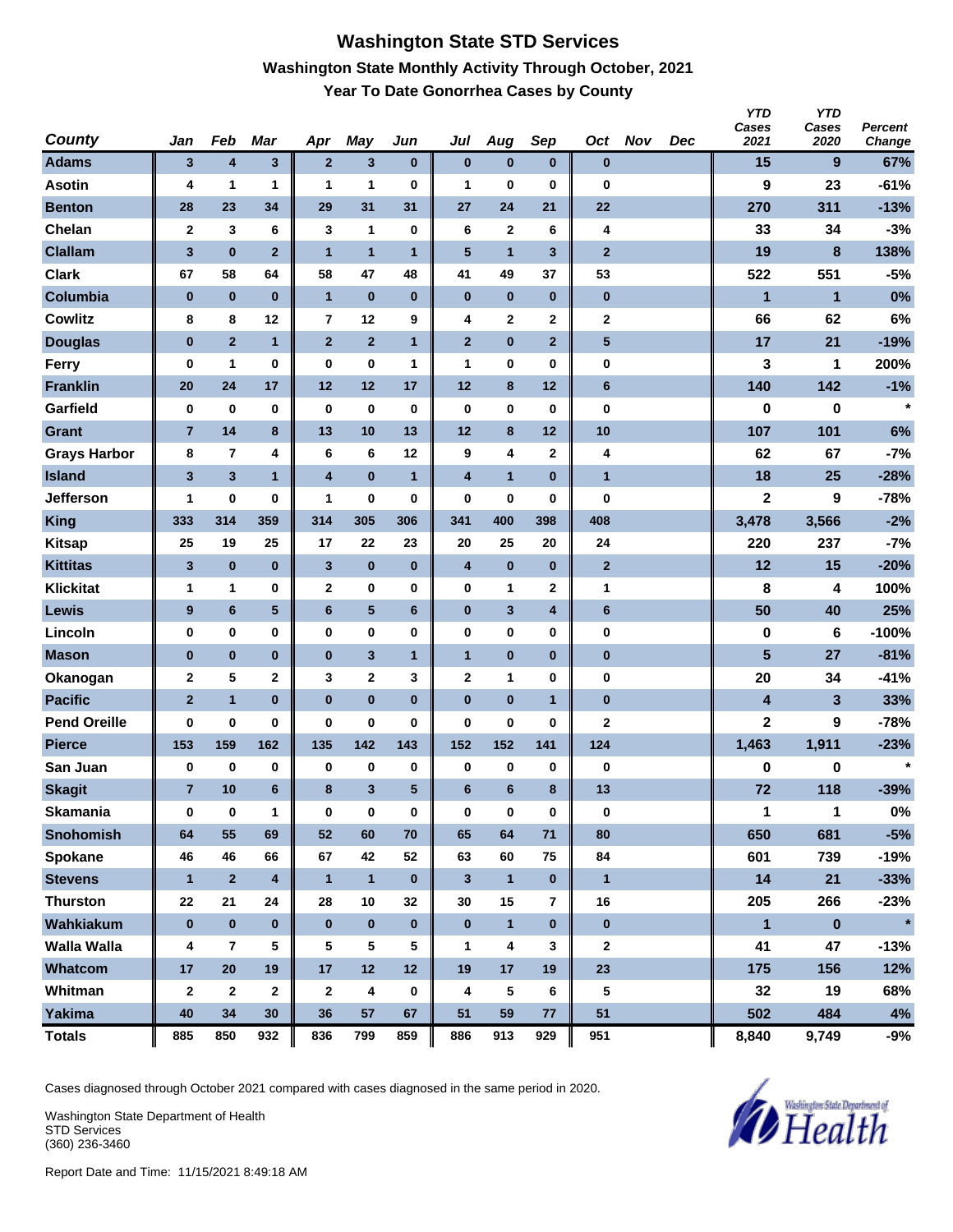# **Washington State STD Services Washington State Monthly Activity Through October, 2021 Year To Date Herpes Simplex Cases by County**

| <b>County</b>       | Jan            | Feb            | Mar                     | Apr            | <b>May</b>              | Jun              | Jul            | Aug            | Sep            | Oct          | <b>Nov</b> | <b>Dec</b> | <b>YTD</b><br>Cases<br>2021 | <b>YTD</b><br>Cases<br>2020 | Percent<br>Change |
|---------------------|----------------|----------------|-------------------------|----------------|-------------------------|------------------|----------------|----------------|----------------|--------------|------------|------------|-----------------------------|-----------------------------|-------------------|
| <b>Adams</b>        | $\bf{0}$       | $\pmb{0}$      | $\pmb{0}$               | $\bf{0}$       | $\pmb{0}$               | 1                | $\pmb{0}$      | $\pmb{0}$      | $\bf{0}$       | $\bf{0}$     |            |            | 1                           | $\overline{2}$              | $-50%$            |
| <b>Asotin</b>       | 0              | 0              | 0                       | 0              | $\bf{0}$                | 0                | 1              | 0              | $\bf{0}$       | 0            |            |            | 1                           | $\bf{0}$                    | $\star$           |
| <b>Benton</b>       | $\sqrt{5}$     | 5              | $\overline{\mathbf{4}}$ | 3              | $\overline{7}$          | $\boldsymbol{9}$ | $\sqrt{5}$     | $\overline{2}$ | 4              | $\mathbf{2}$ |            |            | 46                          | 61                          | $-25%$            |
| Chelan              | 0              | $\pmb{0}$      | 0                       | 0              | $\pmb{0}$               | 0                | $\pmb{0}$      | 0              | $\bf{0}$       | 0            |            |            | 0                           | $\mathbf 2$                 | $-100%$           |
| <b>Clallam</b>      | $\pmb{0}$      | $\overline{2}$ | $\mathbf{1}$            | $\overline{2}$ | $\mathbf{1}$            | $\overline{2}$   | $\pmb{0}$      | $\pmb{0}$      | $\mathbf{1}$   | $\pmb{0}$    |            |            | $\boldsymbol{9}$            | 8                           | 13%               |
| <b>Clark</b>        | 6              | 6              | $\mathbf 2$             | 3              | 0                       | 5                | 1              | 2              | $\mathbf 1$    | 1            |            |            | 27                          | 126                         | $-79%$            |
| Columbia            | $\pmb{0}$      | $\pmb{0}$      | $\bf{0}$                | $\pmb{0}$      | $\pmb{0}$               | $\pmb{0}$        | $\pmb{0}$      | $\pmb{0}$      | $\bf{0}$       | $\pmb{0}$    |            |            | $\pmb{0}$                   | $\bf{0}$                    | $\star$           |
| <b>Cowlitz</b>      | 0              | 0              | $\mathbf 2$             | 1              | $\mathbf{1}$            | 0                | 3              | 2              | 0              | 2            |            |            | 11                          | 14                          | $-21%$            |
| <b>Douglas</b>      | $\bf{0}$       | $\pmb{0}$      | 1                       | $\bf{0}$       | $\pmb{0}$               | $\pmb{0}$        | $\pmb{0}$      | $\mathbf{1}$   | $\bf{0}$       | $\bf{0}$     |            |            | $\mathbf{2}$                | $\mathbf{1}$                | 100%              |
| Ferry               | 0              | $\pmb{0}$      | 0                       | 0              | $\bf{0}$                | 0                | $\pmb{0}$      | 0              | 0              | 0            |            |            | 0                           | 0                           | $\star$           |
| <b>Franklin</b>     | 3              | $\mathbf{1}$   | $\mathbf 3$             | $\mathbf{2}$   | $\mathbf{1}$            | $\pmb{0}$        | $\mathbf{1}$   | $\pmb{0}$      | $\mathbf{2}$   | $\mathbf{1}$ |            |            | 14                          | 31                          | $-55%$            |
| Garfield            | 0              | $\pmb{0}$      | 0                       | 0              | $\pmb{0}$               | 0                | 0              | 0              | $\bf{0}$       | 0            |            |            | 0                           | 0                           | $\star$           |
| <b>Grant</b>        | 4              | $\overline{2}$ | $\mathbf{2}$            | $\mathbf{2}$   | $\pmb{0}$               | $\mathbf{2}$     | $\pmb{0}$      | $\pmb{0}$      | $\bf{0}$       | $\pmb{0}$    |            |            | 12                          | 14                          | $-14%$            |
| <b>Grays Harbor</b> | 0              | $\pmb{0}$      | 3                       | $\mathbf{2}$   | $\mathbf 3$             | 3                | 0              | 1              | $\bf{0}$       | 2            |            |            | 14                          | 11                          | 27%               |
| <b>Island</b>       | $\mathbf 2$    | 4              | $\bf{0}$                | $\mathbf{3}$   | $\mathbf{3}$            | $\bf{0}$         | $\mathbf 2$    | $\pmb{0}$      | $\bf{0}$       | $\mathbf{3}$ |            |            | 17                          | 13                          | 31%               |
| <b>Jefferson</b>    | 0              | 0              | 0                       | 1              | 0                       | 0                | 0              | 0              | 0              | 0            |            |            | 1                           | 0                           | $\star$           |
| <b>King</b>         | $\overline{1}$ | $\pmb{0}$      | $\mathbf{1}$            | $\mathbf{1}$   | $\mathbf{1}$            | $\pmb{0}$        | $\bf{0}$       | $\pmb{0}$      | $\overline{2}$ | $\mathbf{1}$ |            |            | $\overline{7}$              | $\overline{7}$              | 0%                |
| <b>Kitsap</b>       | 7              | 4              | 16                      | 14             | 8                       | 16               | 14             | 12             | 5              | 9            |            |            | 105                         | 71                          | 48%               |
| <b>Kittitas</b>     | 1              | $\mathbf{1}$   | $\bf{0}$                | 1              | $\pmb{0}$               | $\pmb{0}$        | $\pmb{0}$      | $\mathbf{1}$   | $\mathbf{1}$   | 0            |            |            | 5                           | 8                           | $-38%$            |
| <b>Klickitat</b>    | 0              | $\pmb{0}$      | 0                       | 0              | 1                       | 0                | $\pmb{0}$      | 0              | 0              | 0            |            |            | 1                           | 1                           | 0%                |
| Lewis               | $\bf{0}$       | 0              | $\bf{0}$                | $\pmb{0}$      | $\pmb{0}$               | $\pmb{0}$        | $\pmb{0}$      | $\pmb{0}$      | $\bf{0}$       | $\pmb{0}$    |            |            | $\pmb{0}$                   | $6\phantom{1}$              | $-100%$           |
| Lincoln             | 0              | $\pmb{0}$      | $\bf{0}$                | 1              | $\pmb{0}$               | 0                | 0              | 0              | $\bf{0}$       | 0            |            |            | 1                           | 1                           | 0%                |
| <b>Mason</b>        | $\bf{0}$       | $\pmb{0}$      | $\bf{0}$                | $\pmb{0}$      | $\pmb{0}$               | $\pmb{0}$        | $\pmb{0}$      | $\pmb{0}$      | $\bf{0}$       | 0            |            |            | $\pmb{0}$                   | 10                          | $-100%$           |
| Okanogan            | 0              | $\pmb{0}$      | 0                       | 0              | 1                       | 0                | 0              | 0              | $\bf{0}$       | 0            |            |            | 1                           | 13                          | $-92%$            |
| <b>Pacific</b>      | $\pmb{0}$      | $\pmb{0}$      | $\mathbf{1}$            | $\bf{0}$       | $\bf{0}$                | $\bf{0}$         | $\bf{0}$       | $\bf{0}$       | $\bf{0}$       | $\pmb{0}$    |            |            | $\blacksquare$              | $\mathbf{3}$                | $-67%$            |
| <b>Pend Oreille</b> | 0              | 0              | 0                       | 0              | 0                       | 0                | 0              | 0              | 0              | 0            |            |            | 0                           | 1                           | $-100%$           |
| <b>Pierce</b>       | 34             | 37             | 37                      | 38             | 45                      | 47               | 37             | 26             | 15             | 26           |            |            | 342                         | 380                         | $-10%$            |
| San Juan            | 0              | $\pmb{0}$      | 0                       | 0              | 0                       | $\pmb{0}$        | 0              | 0              | $\bf{0}$       | $\bf{0}$     |            |            | 0                           | 0                           | $\star$           |
| <b>Skagit</b>       | 3              | $\mathbf{1}$   | 3                       | $\overline{2}$ | 3                       | $\overline{2}$   | $\overline{2}$ | $\pmb{0}$      | 1              | $\bf{0}$     |            |            | 17                          | 31                          | $-45%$            |
| <b>Skamania</b>     | 0              | $\bf{0}$       | $\pmb{0}$               | $\bf{0}$       | $\pmb{0}$               | $\pmb{0}$        | $\bf{0}$       | $\pmb{0}$      | $\pmb{0}$      | $\bf{0}$     |            |            | 0                           | $\pmb{0}$                   | $\star$           |
| <b>Snohomish</b>    | 15             | 15             | 15                      | $\overline{7}$ | 14                      | 14               | 15             | 16             | 10             | 17           |            |            | 138                         | 153                         | $-10%$            |
| Spokane             | 10             | 9              | 11                      | 15             | 14                      | 14               | 11             | 8              | 3              | 3            |            |            | 98                          | 56                          | 75%               |
| <b>Stevens</b>      | $\mathbf{1}$   | $\mathbf 3$    | $\pmb{0}$               | $\mathbf{1}$   | $\pmb{0}$               | $\mathbf{1}$     | $\pmb{0}$      | $\mathbf{1}$   | $\bf{0}$       | $\pmb{0}$    |            |            | $\overline{7}$              | 8                           | $-13%$            |
| <b>Thurston</b>     | $\overline{7}$ | 9              | $\mathbf 2$             | $\overline{7}$ | $\mathbf{1}$            | 4                | 9              | 6              | 0              | 6            |            |            | 51                          | 75                          | $-32%$            |
| Wahkiakum           | $\pmb{0}$      | $\pmb{0}$      | $\bf{0}$                | $\pmb{0}$      | $\overline{\mathbf{1}}$ | $\bf{0}$         | $\bf{0}$       | $\bf{0}$       | $\bf{0}$       | $\pmb{0}$    |            |            | $\blacksquare$              | $\pmb{0}$                   | $\star$           |
| <b>Walla Walla</b>  | 1              | 0              | 0                       | $\mathbf{2}$   | $\mathbf 0$             | 1                | 0              | 0              | $\mathbf{1}$   | 0            |            |            | 5                           | 5                           | $0\%$             |
| Whatcom             | $\mathbf{3}$   | $\overline{2}$ | $\bf{0}$                | $\mathbf{1}$   | $\mathbf{1}$            | $\bf{0}$         | $\mathbf{1}$   | $\bf{0}$       | 10             | $\mathbf{1}$ |            |            | 19                          | 56                          | $-66%$            |
| Whitman             | 0              | $\mathbf{1}$   | 1                       | 3              | $\mathbf{2}$            | 0                | $\bf{0}$       | 1              | $\mathbf{2}$   | $\mathbf 1$  |            |            | 11                          | 7                           | 57%               |
| Yakima              | $\mathbf 3$    | $\mathbf 3$    | $\mathbf{3}$            | 10             | $5\phantom{.0}$         | $\mathbf{3}$     | $\mathbf{1}$   | $\overline{7}$ | $6\phantom{1}$ | 3            |            |            | 44                          | 25                          | 76%               |
| <b>Totals</b>       | 106            | 105            | 108                     | 122            | 113                     | 124              | 103            | 86             | 64             | 78           |            |            | 1,009                       | 1,200                       | $-16%$            |

Cases diagnosed through October 2021 compared with cases diagnosed in the same period in 2020.

Washington State Department of Health STD Services (360) 236-3460

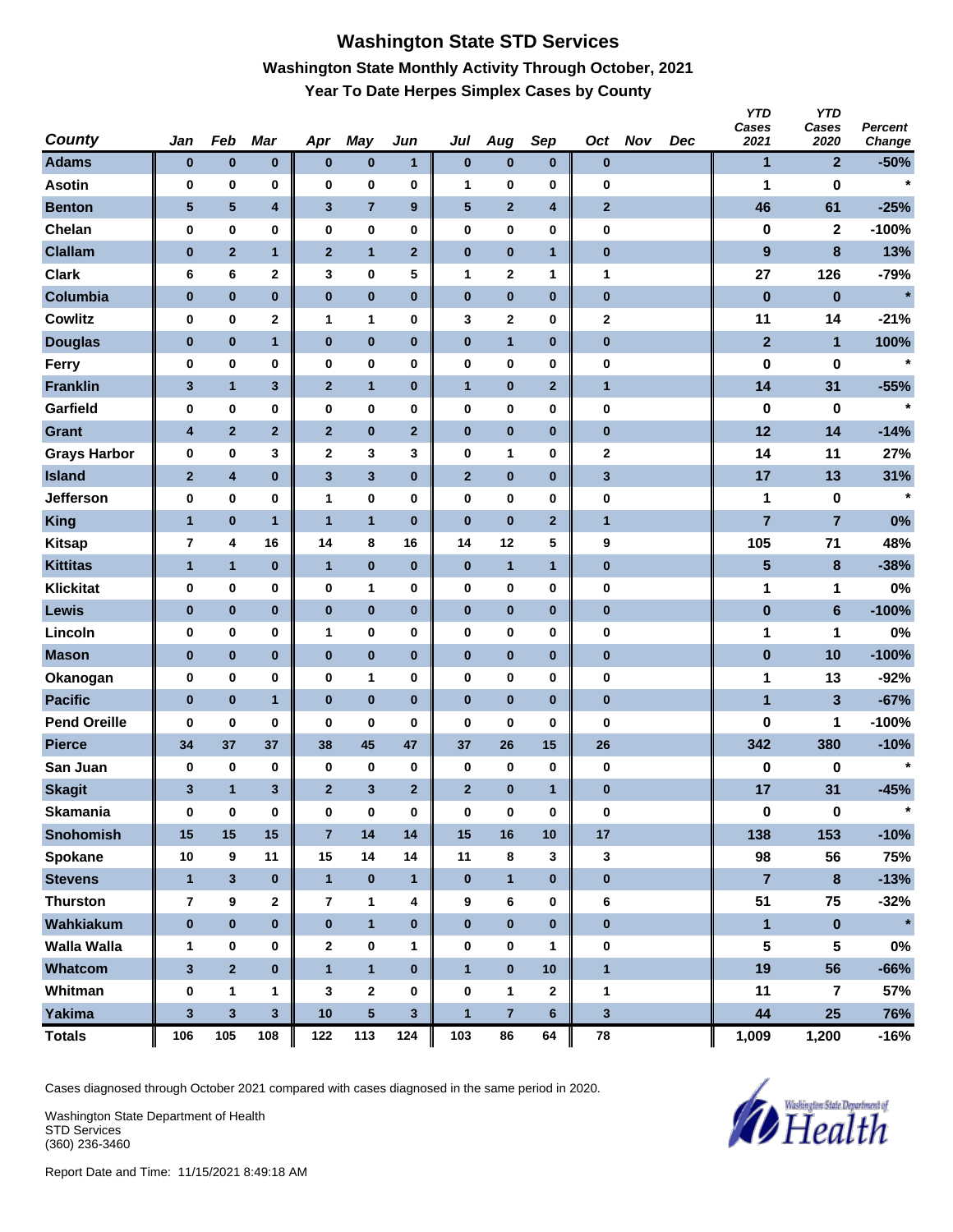#### **Washington State STD Services Washington State Monthly Activity Through October, 2021 Year To Date Syphilis Cases by County**

| <b>County</b>       | Jan                     | Feb              | <b>Mar</b>     | Apr                     | <b>May</b>              | Jun                     | Jul                     | Aug            | Sep                     | Oct                     | <b>Nov</b> | <b>Dec</b> | <b>YTD</b><br>Cases<br>2021 | <b>YTD</b><br>Cases<br>2020 | Percent<br>Change |
|---------------------|-------------------------|------------------|----------------|-------------------------|-------------------------|-------------------------|-------------------------|----------------|-------------------------|-------------------------|------------|------------|-----------------------------|-----------------------------|-------------------|
| <b>Adams</b>        | $\bf{0}$                | $\mathbf{1}$     | 0              | $\bf{0}$                | $\bf{0}$                | $\pmb{0}$               | $\mathbf{1}$            | $\pmb{0}$      | $\mathbf{1}$            | $\mathbf{1}$            |            |            | 4                           | 3                           | 33%               |
| <b>Asotin</b>       | $\bf{0}$                | 0                | 0              | 0                       | $\bf{0}$                | 0                       | $\bf{0}$                | 0              | $\bf{0}$                | 0                       |            |            | 0                           | $\mathbf 2$                 | $-100%$           |
| <b>Benton</b>       | $\overline{7}$          | 12               | 8              | 12                      | $\boldsymbol{9}$        | ${\bf 5}$               | 5                       | $\overline{7}$ | 10                      | $\overline{\mathbf{4}}$ |            |            | 79                          | 41                          | 93%               |
| Chelan              | $\bf{0}$                | 0                | 0              | $\mathbf{1}$            | 1                       | 0                       | $\mathbf{1}$            | $\mathbf 2$    | $\mathbf 1$             | 1                       |            |            | 7                           | 5                           | 40%               |
| <b>Clallam</b>      | $\overline{\mathbf{2}}$ | $\bf{0}$         | $\pmb{0}$      | $\pmb{0}$               | $\bf{0}$                | $\bf{0}$                | $\mathbf{1}$            | $\pmb{0}$      | $\mathbf{2}$            | $\pmb{0}$               |            |            | $5\phantom{.}$              | 1                           | 400%              |
| <b>Clark</b>        | 16                      | 12               | 12             | 11                      | 10                      | 11                      | 9                       | 14             | 16                      | 7                       |            |            | 118                         | 111                         | 6%                |
| Columbia            | $\bf{0}$                | $\bf{0}$         | $\pmb{0}$      | $\pmb{0}$               | $\pmb{0}$               | $\pmb{0}$               | $\pmb{0}$               | $\bf{0}$       | $\bf{0}$                | $\pmb{0}$               |            |            | $\bf{0}$                    | $\bf{0}$                    | $\star$           |
| Cowlitz             | $\mathbf{2}$            | 1                | 2              | $\mathbf{2}$            | 3                       | 3                       | $\mathbf{1}$            | 5              | $\mathbf 2$             | $\mathbf 2$             |            |            | 23                          | 18                          | 28%               |
| <b>Douglas</b>      | 1                       | $\mathbf{1}$     | 0              | $\pmb{0}$               | $\pmb{0}$               | $\pmb{0}$               | $\bf{0}$                | $\overline{2}$ | $\bf{0}$                | $\pmb{0}$               |            |            | 4                           | 1                           | 300%              |
| <b>Ferry</b>        | 0                       | 1                | 0              | 0                       | $\bf{0}$                | 0                       | $\bf{0}$                | 0              | $\bf{0}$                | 0                       |            |            | 1                           | 0                           | $\star$           |
| <b>Franklin</b>     | $\mathbf{1}$            | $\mathbf{3}$     | $\overline{2}$ | $\mathbf{2}$            | $\mathbf{2}$            | 4                       | $\mathbf{3}$            | $\sqrt{5}$     | $\mathbf{2}$            | 4                       |            |            | 28                          | 23                          | 22%               |
| Garfield            | 0                       | $\pmb{0}$        | 0              | 0                       | $\pmb{0}$               | 0                       | $\bf{0}$                | 0              | $\bf{0}$                | 0                       |            |            | 0                           | $\bf{0}$                    | $\star$           |
| <b>Grant</b>        | $\mathbf{1}$            | $\mathbf{3}$     | 3              | $\overline{2}$          | $\overline{2}$          | $\mathbf{1}$            | $\bf{0}$                | $\mathbf{1}$   | $\mathbf{2}$            | $\mathbf{3}$            |            |            | 18                          | 19                          | $-5%$             |
| <b>Grays Harbor</b> | $\mathbf{1}$            | 4                | 3              | $\overline{\mathbf{r}}$ | 6                       | $\overline{7}$          | $\pmb{0}$               | 3              | 2                       | 4                       |            |            | 37                          | 23                          | 61%               |
| <b>Island</b>       | $\pmb{0}$               | $\mathbf{1}$     | $\mathbf{1}$   | $\pmb{0}$               | $\pmb{0}$               | $\bf{0}$                | $\overline{1}$          | $\bf{0}$       | $\mathbf{1}$            | $\pmb{0}$               |            |            | 4                           | 3                           | 33%               |
| <b>Jefferson</b>    | 0                       | 0                | 1              | 0                       | $\bf{0}$                | 0                       | $\bf{0}$                | 0              | 0                       | 0                       |            |            | 1                           | 2                           | $-50%$            |
| <b>King</b>         | 84                      | 108              | 101            | 92                      | 67                      | 112                     | 106                     | 123            | 102                     | 102                     |            |            | 997                         | 691                         | 44%               |
| <b>Kitsap</b>       | 4                       | 4                | 2              | 5                       | $\mathbf{1}$            | 1                       | 3                       | 4              | $\overline{7}$          | $\mathbf 2$             |            |            | 33                          | 20                          | 65%               |
| <b>Kittitas</b>     | $\mathbf{1}$            | $\pmb{0}$        | 0              | $\pmb{0}$               | $\mathbf{2}$            | $\mathbf{2}$            | $\mathbf{1}$            | $\bf{0}$       | $\bf{0}$                | $\mathbf{1}$            |            |            | $\overline{7}$              | $\mathbf{2}$                | 250%              |
| <b>Klickitat</b>    | 0                       | $\pmb{0}$        | 0              | $\mathbf{2}$            | $\pmb{0}$               | 0                       | $\pmb{0}$               | 0              | $\bf{0}$                | 1                       |            |            | 3                           | 0                           | $\star$           |
| <b>Lewis</b>        | $\mathbf{2}$            | $\mathbf 2$      | 5              | $\mathbf{2}$            | 3                       | $\mathbf{1}$            | $\bf{0}$                | $\mathbf{1}$   | 1                       | $\mathbf{1}$            |            |            | 18                          | 11                          | 64%               |
| Lincoln             | 0                       | $\pmb{0}$        | 0              | 0                       | $\pmb{0}$               | 0                       | $\bf{0}$                | 0              | $\bf{0}$                | 0                       |            |            | 0                           | $\mathbf 2$                 | $-100%$           |
| <b>Mason</b>        | $\mathbf{1}$            | $\overline{2}$   | 5              | 4                       | $\overline{\mathbf{5}}$ | $\mathbf{2}$            | $\overline{\mathbf{4}}$ | $\mathbf{1}$   | $\mathbf{2}$            | $\bf 6$                 |            |            | 32                          | 26                          | 23%               |
| Okanogan            | $\mathbf{2}$            | 1                | 2              | 1                       | 4                       | 3                       | 1                       | $\mathbf{2}$   | 0                       | 0                       |            |            | 16                          | 4                           | 300%              |
| <b>Pacific</b>      | $\pmb{0}$               | $\bf{0}$         | $\bf{0}$       | $\mathbf{1}$            | $\bf{0}$                | $\bf{0}$                | $\bf{0}$                | $\bf{0}$       | $\bf{0}$                | $\mathbf{1}$            |            |            | $\mathbf{2}$                | 5                           | $-60%$            |
| <b>Pend Oreille</b> | 0                       | 1                | 0              | 0                       | 1                       | 0                       | $\bf{0}$                | 0              | 0                       | 1                       |            |            | 3                           | 0                           | $\star$           |
| <b>Pierce</b>       | 38                      | 41               | 44             | 41                      | 34                      | 39                      | 43                      | 50             | 30                      | 45                      |            |            | 405                         | 207                         | 96%               |
| San Juan            | 0                       | 0                | 0              | 0                       | 0                       | $\pmb{0}$               | 0                       | 0              | $\bf{0}$                | 0                       |            |            | 0                           | 2                           | $-100%$           |
| <b>Skagit</b>       | $\bf{0}$                | $\sqrt{5}$       | 3              | 8                       | $\pmb{0}$               | $\mathbf{2}$            | $\mathbf{1}$            | $\mathbf{1}$   | $\bf{0}$                | $\mathbf{1}$            |            |            | 21                          | 19                          | 11%               |
| <b>Skamania</b>     | $\bf{0}$                | $\mathbf{1}$     | $\pmb{0}$      | 0                       | $\bf{0}$                | 0                       | $\pmb{0}$               | 0              | $\pmb{0}$               | 0                       |            |            | 1                           | $\mathbf 0$                 | $\star$           |
| <b>Snohomish</b>    | 22                      | 18               | 13             | 20                      | 18                      | 8                       | 22                      | 19             | 21                      | $\boldsymbol{9}$        |            |            | 170                         | 125                         | 36%               |
| Spokane             | 20                      | 28               | 20             | 21                      | 17                      | 17                      | 25                      | 20             | 33                      | $17\,$                  |            |            | 218                         | 165                         | 32%               |
| <b>Stevens</b>      | $\bf{0}$                | $\mathbf{1}$     | $\bf{0}$       | $\bf{0}$                | $\pmb{0}$               | $\pmb{0}$               | $\bf{0}$                | $\mathbf{2}$   | $\bf{0}$                | $\pmb{0}$               |            |            | 3                           | $5\phantom{.0}$             | $-40%$            |
| <b>Thurston</b>     | 8                       | 9                | 8              | 9                       | 4                       | 4                       | 4                       | 6              | 3                       | 5                       |            |            | 60                          | 47                          | 28%               |
| Wahkiakum           | $\pmb{0}$               | $\bf{0}$         | $\bf{0}$       | $\pmb{0}$               | $\pmb{0}$               | $\pmb{0}$               | $\bf{0}$                | $\pmb{0}$      | $\mathbf 0$             | $\pmb{0}$               |            |            | $\pmb{0}$                   | $\mathbf{1}$                | $-100%$           |
| <b>Walla Walla</b>  | 0                       | 0                | 0              | 2                       | $\mathbf 1$             | 3                       | 1                       | 4              | $\mathbf{2}$            | 6                       |            |            | 19                          | 6                           | 217%              |
| Whatcom             | $\overline{\mathbf{4}}$ | $\mathbf{1}$     | $\mathbf{1}$   | $\mathbf{1}$            | $\pmb{0}$               | $\overline{\mathbf{5}}$ | $\mathbf{1}$            | $\pmb{0}$      | $\overline{\mathbf{2}}$ | $\mathbf{1}$            |            |            | 16                          | 23                          | $-30%$            |
| Whitman             | $\bf{0}$                | $\bf{0}$         | $\mathbf{2}$   | 0                       | $\bf{0}$                | $\bf{0}$                | 0                       | 0              | $\mathbf 0$             | 0                       |            |            | $\mathbf 2$                 | $\mathbf{3}$                | $-33%$            |
| <b>Yakima</b>       | $\overline{7}$          | $\boldsymbol{9}$ | 8              | 14                      | $6\phantom{a}$          | 11                      | $\bf8$                  | 21             | 14                      | 15                      |            |            | 113                         | 39                          | 190%              |
| <b>Totals</b>       | 224                     | 270              | 246            | 260                     | 196                     | 241                     | 242                     | 293            | 256                     | 240                     |            |            | 2,468                       | 1,655                       | 49%               |

Cases diagnosed through October 2021 compared with cases diagnosed in the same period in 2020.

Washington State Department of Health STD Services (360) 236-3460

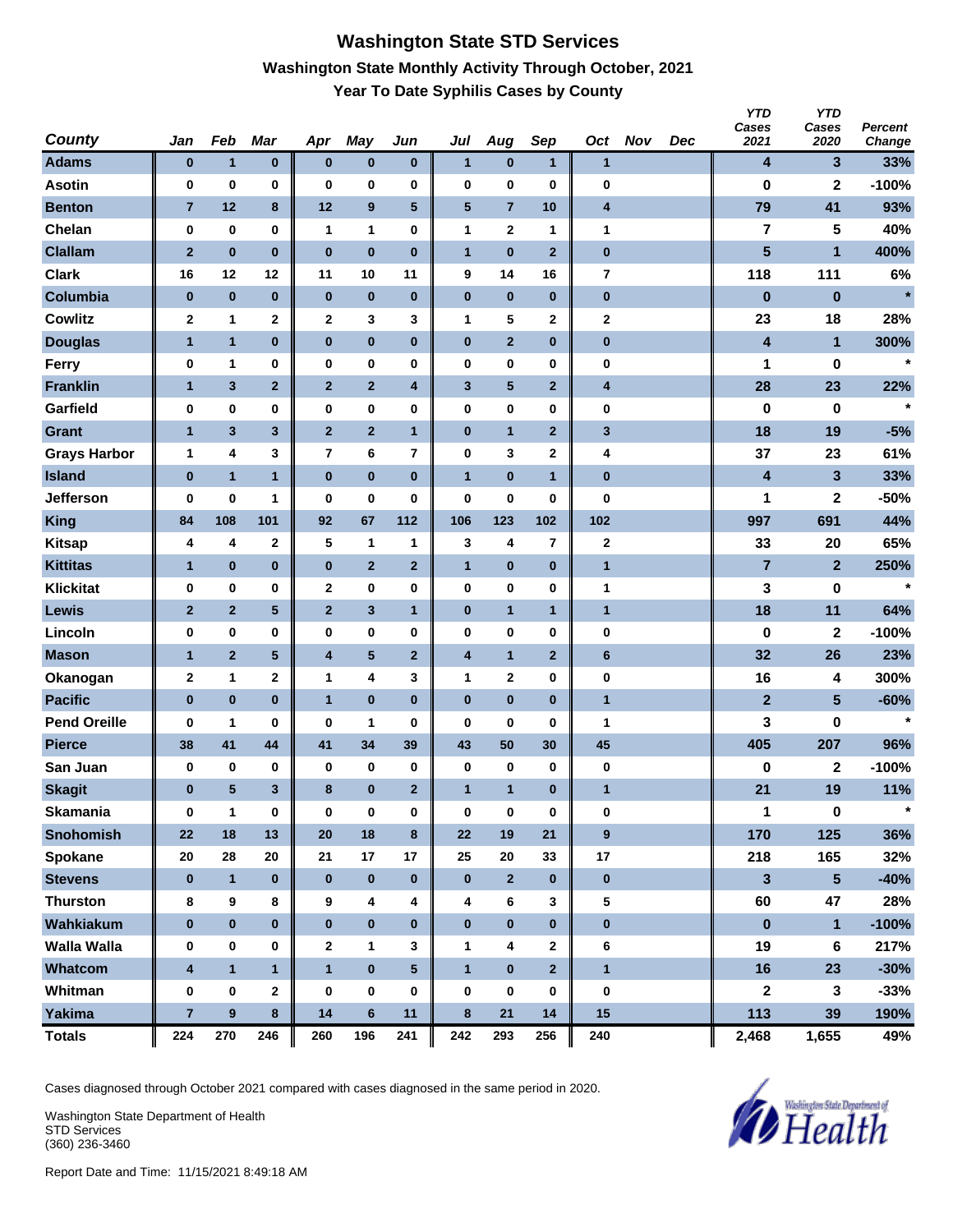# **Washington State STD Services Washington State Monthly Activity Through October, 2021 Year To Date Syphilis-P&S Cases by County**

| <b>County</b>       | Jan             | Feb                     | Mar                     | Apr          | <b>May</b>   | Jun          | Jul          | Aug                     | Sep          | Oct            | <b>Nov</b> | <b>Dec</b> | <b>YTD</b><br>Cases<br>2021 | <b>YTD</b><br>Cases<br>2020 | Percent<br>Change |
|---------------------|-----------------|-------------------------|-------------------------|--------------|--------------|--------------|--------------|-------------------------|--------------|----------------|------------|------------|-----------------------------|-----------------------------|-------------------|
| <b>Adams</b>        | $\bf{0}$        | $\pmb{0}$               | $\pmb{0}$               | $\bf{0}$     | $\pmb{0}$    | $\bf{0}$     | $\mathbf{1}$ | $\pmb{0}$               | $\mathbf{1}$ | $\mathbf{1}$   |            |            | 3                           | $\mathbf{1}$                | 200%              |
| <b>Asotin</b>       | $\bf{0}$        | 0                       | 0                       | $\bf{0}$     | 0            | $\pmb{0}$    | 0            | 0                       | $\bf{0}$     | $\bf{0}$       |            |            | 0                           | 1                           | $-100%$           |
| <b>Benton</b>       | 3               | $\mathbf{3}$            | $\mathbf{1}$            | $\mathbf{3}$ | 4            | $\bf{0}$     | $\pmb{0}$    | 6                       | $\mathbf{3}$ | $\mathbf{1}$   |            |            | 24                          | 24                          | 0%                |
| Chelan              | 0               | $\pmb{0}$               | 0                       | $\bf{0}$     | 1            | 0            | 1            | 2                       | 0            | 1              |            |            | 5                           | 0                           | $\star$           |
| <b>Clallam</b>      | $\mathbf{1}$    | $\bf{0}$                | $\bf{0}$                | $\bf{0}$     | $\bf{0}$     | $\bf{0}$     | $\mathbf{1}$ | $\bf{0}$                | $\mathbf{2}$ | $\pmb{0}$      |            |            | 4                           | $\bf{0}$                    | $\star$           |
| <b>Clark</b>        | 6               | 4                       | 5                       | 5            | 6            | 9            | 6            | 8                       | 7            | 4              |            |            | 60                          | 52                          | 15%               |
| Columbia            | $\pmb{0}$       | $\pmb{0}$               | $\pmb{0}$               | $\pmb{0}$    | $\pmb{0}$    | $\pmb{0}$    | $\pmb{0}$    | $\pmb{0}$               | $\bf{0}$     | $\pmb{0}$      |            |            | $\bf{0}$                    | $\pmb{0}$                   | $\star$           |
| <b>Cowlitz</b>      | 0               | 1                       | 0                       | 1            | $\mathbf 2$  | 1            | 1            | 3                       | 0            | 2              |            |            | 11                          | 5                           | 120%              |
| <b>Douglas</b>      | $\bf{0}$        | $\pmb{0}$               | $\pmb{0}$               | $\bf{0}$     | $\pmb{0}$    | $\pmb{0}$    | $\pmb{0}$    | $\mathbf{1}$            | $\bf{0}$     | $\bf{0}$       |            |            | $\mathbf{1}$                | $\mathbf{1}$                | 0%                |
| Ferry               | 0               | $\pmb{0}$               | 0                       | $\bf{0}$     | 0            | 0            | 0            | 0                       | 0            | 0              |            |            | 0                           | 0                           | $\star$           |
| <b>Franklin</b>     | $\pmb{0}$       | $\pmb{0}$               | $\pmb{0}$               | $\mathbf{1}$ | $\mathbf{1}$ | $\mathbf{2}$ | $\mathbf{1}$ | $\overline{\mathbf{2}}$ | $\mathbf{1}$ | $\mathbf{2}$   |            |            | 10                          | $\bf8$                      | 25%               |
| Garfield            | 0               | $\pmb{0}$               | 0                       | $\bf{0}$     | 0            | 0            | 0            | 0                       | 0            | $\pmb{0}$      |            |            | 0                           | 0                           | $\star$           |
| <b>Grant</b>        | $\pmb{0}$       | $\pmb{0}$               | $\mathbf{1}$            | $\mathbf{1}$ | $\mathbf{1}$ | $\mathbf{1}$ | $\pmb{0}$    | 0                       | $\pmb{0}$    | $\mathbf{1}$   |            |            | 5                           | $\overline{7}$              | $-29%$            |
| <b>Grays Harbor</b> | 0               | $\mathbf{2}$            | $\mathbf 2$             | 4            | $\mathbf 2$  | 4            | $\pmb{0}$    | 2                       | 1            | 3              |            |            | 20                          | 11                          | 82%               |
| <b>Island</b>       | $\pmb{0}$       | $\mathbf{1}$            | $\bf{0}$                | $\bf{0}$     | $\bf{0}$     | $\bf{0}$     | $\mathbf{1}$ | $\pmb{0}$               | $\bf{0}$     | $\pmb{0}$      |            |            | $\overline{2}$              | $\mathbf{1}$                | 100%              |
| <b>Jefferson</b>    | 0               | 0                       | 1                       | 0            | 0            | 0            | 0            | 0                       | 0            | $\bf{0}$       |            |            | 1                           | 0                           | $\star$           |
| <b>King</b>         | 34              | 45                      | 42                      | 41           | 29           | 54           | 50           | 76                      | 44           | 58             |            |            | 473                         | 274                         | 73%               |
| <b>Kitsap</b>       | $\mathbf{1}$    | 0                       | $\mathbf 2$             | $\mathbf{2}$ | 0            | 0            | 0            | 2                       | 6            | $\mathbf{1}$   |            |            | 14                          | 7                           | 100%              |
| <b>Kittitas</b>     | $\mathbf{1}$    | $\bf{0}$                | $\pmb{0}$               | $\bf{0}$     | $\pmb{0}$    | $\bf{0}$     | $\pmb{0}$    | $\bf{0}$                | $\pmb{0}$    | $\mathbf{1}$   |            |            | $\mathbf{2}$                | $\mathbf{1}$                | 100%              |
| <b>Klickitat</b>    | 0               | $\pmb{0}$               | 0                       | $\mathbf{1}$ | 0            | 0            | 0            | 0                       | 0            | 0              |            |            | 1                           | 0                           | $\star$           |
| <b>Lewis</b>        | $\bf{0}$        | $\mathbf{2}$            | 4                       | $\mathbf{1}$ | $\mathbf{2}$ | 0            | $\bf{0}$     | $\mathbf{1}$            | $\bf{0}$     | $\pmb{0}$      |            |            | 10                          | $\overline{\mathbf{4}}$     | 150%              |
| Lincoln             | 0               | $\pmb{0}$               | 0                       | $\bf{0}$     | 0            | 0            | 0            | $\pmb{0}$               | 0            | $\bf{0}$       |            |            | 0                           | 0                           | $\star$           |
| <b>Mason</b>        | $\pmb{0}$       | $\pmb{0}$               | $\mathbf 2$             | $\mathbf{2}$ | $\mathbf{1}$ | $\mathbf{1}$ | $\mathbf{1}$ | 0                       | $\pmb{0}$    | 3              |            |            | 10                          | $\bf 6$                     | 67%               |
| Okanogan            | 0               | 0                       | 0                       | $\bf{0}$     | 3            | 2            | $\pmb{0}$    | 0                       | 0            | 0              |            |            | 5                           | 1                           | 400%              |
| <b>Pacific</b>      | $\pmb{0}$       | $\bf{0}$                | $\bf{0}$                | $\mathbf{1}$ | $\bf{0}$     | $\bf{0}$     | $\pmb{0}$    | $\bf{0}$                | $\bf{0}$     | $\pmb{0}$      |            |            | 1                           | $\mathbf{1}$                | 0%                |
| <b>Pend Oreille</b> | 0               | 1                       | 0                       | 0            | 0            | 0            | 0            | 0                       | 0            | 1              |            |            | $\mathbf 2$                 | 0                           | $\star$           |
| <b>Pierce</b>       | 19              | 15                      | 21                      | 21           | 24           | 20           | 22           | 16                      | 15           | 20             |            |            | 193                         | 92                          | 110%              |
| San Juan            | 0               | 0                       | 0                       | 0            | 0            | 0            | 0            | 0                       | $\bf{0}$     | $\bf{0}$       |            |            | 0                           | 1                           | $-100%$           |
| <b>Skagit</b>       | 0               | $\mathbf{3}$            | $\bf{0}$                | 4            | $\bf{0}$     | 1            | $\mathbf{1}$ | $\mathbf{1}$            | $\bf{0}$     | 1              |            |            | 11                          | $\boldsymbol{9}$            | 22%               |
| <b>Skamania</b>     | $\bf{0}$        | $\pmb{0}$               | 0                       | $\bf{0}$     | $\pmb{0}$    | $\pmb{0}$    | $\pmb{0}$    | $\bf{0}$                | 0            | $\bf{0}$       |            |            | 0                           | $\mathbf 0$                 | $\star$           |
| <b>Snohomish</b>    | $6\phantom{1}6$ | $\overline{\mathbf{5}}$ | $\overline{\mathbf{4}}$ | ${\bf 5}$    | $\bf 8$      | 4            | 14           | $\overline{7}$          | $\mathbf{3}$ | $\mathbf{3}$   |            |            | 59                          | 49                          | 20%               |
| Spokane             | 10              | 9                       | 8                       | 10           | 6            | 11           | 11           | 9                       | 18           | 9              |            |            | 101                         | 69                          | 46%               |
| <b>Stevens</b>      | $\bf{0}$        | $\pmb{0}$               | $\bf{0}$                | $\bf{0}$     | $\pmb{0}$    | $\bf{0}$     | $\pmb{0}$    | $\mathbf{1}$            | $\bf{0}$     | $\pmb{0}$      |            |            | $\mathbf{1}$                | $\overline{\mathbf{4}}$     | $-75%$            |
| <b>Thurston</b>     | 5               | $\bf 8$                 | 6                       | 6            | $\mathbf{2}$ | 1            | $\mathbf{1}$ | 4                       | $\mathbf 2$  | $\pmb{0}$      |            |            | 35                          | 26                          | 35%               |
| Wahkiakum           | $\pmb{0}$       | $\pmb{0}$               | $\bf{0}$                | $\bf{0}$     | $\pmb{0}$    | $\pmb{0}$    | $\pmb{0}$    | $\pmb{0}$               | $\bf{0}$     | $\pmb{0}$      |            |            | $\pmb{0}$                   | $\pmb{0}$                   | $\star$           |
| <b>Walla Walla</b>  | 0               | 0                       | 0                       | 0            | 1            | 2            | 1            | 3                       | 2            | 3              |            |            | 12                          | $\mathbf 1$                 | 1100%             |
| Whatcom             | $\mathbf{3}$    | $\pmb{0}$               | $\bf{0}$                | $\mathbf{1}$ | $\pmb{0}$    | 4            | $\mathbf{1}$ | $\pmb{0}$               | $\mathbf{1}$ | $\mathbf{1}$   |            |            | 11                          | $\overline{9}$              | 22%               |
| Whitman             | 0               | $\pmb{0}$               | $\mathbf 2$             | $\bf{0}$     | $\pmb{0}$    | 0            | $\pmb{0}$    | 0                       | 0            | $\bf{0}$       |            |            | $\mathbf 2$                 | 1                           | 100%              |
| Yakima              | $\bf{2}$        | $\bf 6$                 | $\bf 6$                 | ${\bf 5}$    | $\mathbf{1}$ | 4            | $\mathbf 2$  | 13                      | 8            | $6\phantom{a}$ |            |            | 53                          | 13                          | 308%              |
| <b>Totals</b>       | 91              | 105                     | 107                     | 115          | 94           | 121          | 116          | 157                     | 114          | 122            |            |            | 1,142                       | 679                         | 68%               |

Cases diagnosed through October 2021 compared with cases diagnosed in the same period in 2020.

Washington State Department of Health STD Services (360) 236-3460

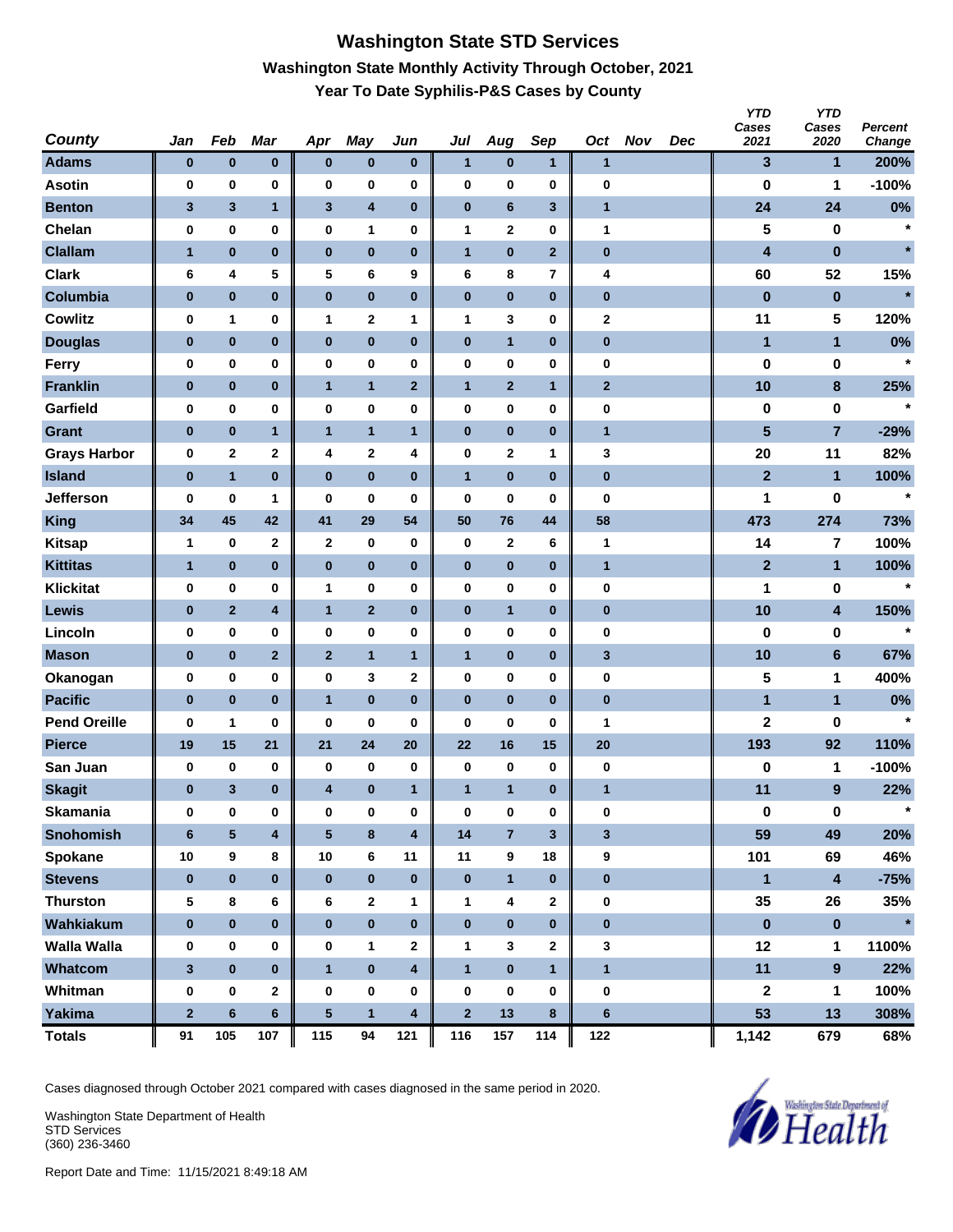# **Washington State STD Services Washington State Monthly Activity Through October, 2021 Year To Date Syphilis-EL Cases by County**

| <b>County</b>       | Jan             | Feb                     | Mar                     | Apr             | <b>May</b>              | Jun                     | Jul                     | Aug                     | Sep                     | Oct            | <b>Nov</b> | Dec | <b>YTD</b><br>Cases<br>2021 | <b>YTD</b><br>Cases<br>2020 | <b>Percent</b><br>Change |
|---------------------|-----------------|-------------------------|-------------------------|-----------------|-------------------------|-------------------------|-------------------------|-------------------------|-------------------------|----------------|------------|-----|-----------------------------|-----------------------------|--------------------------|
| <b>Adams</b>        | $\bf{0}$        | $\pmb{0}$               | $\pmb{0}$               | $\bf{0}$        | $\pmb{0}$               | $\bf{0}$                | $\bf{0}$                | $\pmb{0}$               | $\bf{0}$                | $\pmb{0}$      |            |     | $\bf{0}$                    | $\bf{0}$                    |                          |
| <b>Asotin</b>       | $\bf{0}$        | 0                       | 0                       | $\bf{0}$        | 0                       | $\pmb{0}$               | 0                       | 0                       | 0                       | $\bf{0}$       |            |     | 0                           | 0                           | $\star$                  |
| <b>Benton</b>       | 3               | $\overline{\mathbf{4}}$ | $\overline{\mathbf{4}}$ | $\bf8$          | $\mathbf{1}$            | 3                       | $\mathbf{1}$            | $\mathbf{1}$            | 4                       | $\mathbf{1}$   |            |     | 30                          | 9                           | 233%                     |
| Chelan              | 0               | $\pmb{0}$               | 0                       | $\bf{0}$        | 0                       | 0                       | $\pmb{0}$               | 0                       | 0                       | $\pmb{0}$      |            |     | 0                           | $\mathbf{2}$                | $-100%$                  |
| <b>Clallam</b>      | $\pmb{0}$       | $\bf{0}$                | $\bf{0}$                | $\pmb{0}$       | $\bf{0}$                | $\bf{0}$                | $\pmb{0}$               | 0                       | $\bf{0}$                | $\pmb{0}$      |            |     | $\bf{0}$                    | $\pmb{0}$                   | $\star$                  |
| <b>Clark</b>        | 7               | 1                       | $\mathbf 2$             | 1               | 2                       | 2                       | 1                       | 1                       | 4                       | 2              |            |     | 23                          | 26                          | $-12%$                   |
| Columbia            | $\pmb{0}$       | $\pmb{0}$               | $\bf{0}$                | $\pmb{0}$       | $\pmb{0}$               | $\pmb{0}$               | $\pmb{0}$               | $\pmb{0}$               | $\bf{0}$                | $\pmb{0}$      |            |     | $\bf{0}$                    | $\pmb{0}$                   | $\star$                  |
| <b>Cowlitz</b>      | $\mathbf{1}$    | 0                       | 0                       | $\mathbf{1}$    | 0                       | 1                       | $\pmb{0}$               | 0                       | 1                       | 0              |            |     | 4                           | 3                           | 33%                      |
| <b>Douglas</b>      | $\bf{0}$        | $\bf{0}$                | $\pmb{0}$               | $\bf{0}$        | $\pmb{0}$               | $\bf{0}$                | $\pmb{0}$               | $\mathbf{1}$            | $\pmb{0}$               | $\bf{0}$       |            |     | $\mathbf{1}$                | $\pmb{0}$                   |                          |
| Ferry               | 0               | $\pmb{0}$               | 0                       | $\bf{0}$        | 0                       | 0                       | 0                       | 0                       | 0                       | 0              |            |     | 0                           | 0                           | $\star$                  |
| <b>Franklin</b>     | $\bf{0}$        | $\pmb{0}$               | $\pmb{0}$               | $\bf{0}$        | $\mathbf{1}$            | $\mathbf{1}$            | $\mathbf{1}$            | $\overline{\mathbf{2}}$ | $\mathbf{1}$            | $\mathbf{1}$   |            |     | $\overline{7}$              | $\mathbf{1}$                | 600%                     |
| Garfield            | 0               | $\pmb{0}$               | 0                       | $\bf{0}$        | 0                       | 0                       | 0                       | 0                       | 0                       | $\pmb{0}$      |            |     | 0                           | 0                           | $\star$                  |
| <b>Grant</b>        | $\pmb{0}$       | $\mathbf 2$             | $\mathbf{2}$            | $\pmb{0}$       | $\pmb{0}$               | $\bf{0}$                | $\pmb{0}$               | $\mathbf{1}$            | $\pmb{0}$               | $\pmb{0}$      |            |     | $\overline{\mathbf{5}}$     | $\overline{\mathbf{4}}$     | 25%                      |
| <b>Grays Harbor</b> | 0               | 1                       | 0                       | $\mathbf{2}$    | 1                       | 2                       | $\pmb{0}$               | 1                       | 0                       | $\pmb{0}$      |            |     | 7                           | 6                           | 17%                      |
| <b>Island</b>       | $\pmb{0}$       | $\bf{0}$                | $\bf{0}$                | $\bf{0}$        | $\bf{0}$                | $\bf{0}$                | $\pmb{0}$               | $\pmb{0}$               | $\mathbf{1}$            | $\pmb{0}$      |            |     | 1                           | $\pmb{0}$                   | $\star$                  |
| <b>Jefferson</b>    | 0               | 0                       | 0                       | 0               | 0                       | 0                       | 0                       | 0                       | 0                       | $\bf{0}$       |            |     | 0                           | 0                           | $\star$                  |
| <b>King</b>         | 30              | 36                      | 26                      | 32              | 23                      | 31                      | 30                      | 23                      | 35                      | 30             |            |     | 296                         | 265                         | 12%                      |
| <b>Kitsap</b>       | $\mathbf{1}$    | $\mathbf{2}$            | 0                       | $\mathbf{1}$    | 0                       | 0                       | $\pmb{0}$               | 1                       | $\bf{0}$                | 0              |            |     | 5                           | 6                           | $-17%$                   |
| <b>Kittitas</b>     | $\bf{0}$        | $\bf{0}$                | $\bf{0}$                | $\bf{0}$        | $\pmb{0}$               | $\bf{0}$                | $\mathbf{1}$            | $\bf{0}$                | $\pmb{0}$               | $\bf{0}$       |            |     | 1                           | $\pmb{0}$                   | $\star$                  |
| <b>Klickitat</b>    | 0               | $\pmb{0}$               | 0                       | $\bf{0}$        | 0                       | 0                       | 0                       | 0                       | 0                       | 0              |            |     | 0                           | 0                           | $\star$                  |
| <b>Lewis</b>        | $\bf{0}$        | $\pmb{0}$               | $\pmb{0}$               | $\bf{0}$        | $\pmb{0}$               | $\mathbf{1}$            | $\pmb{0}$               | 0                       | $\mathbf{1}$            | $\pmb{0}$      |            |     | $\overline{\mathbf{2}}$     | $\overline{2}$              | 0%                       |
| Lincoln             | 0               | $\pmb{0}$               | 0                       | $\bf{0}$        | 0                       | $\pmb{0}$               | 0                       | $\pmb{0}$               | 0                       | $\pmb{0}$      |            |     | 0                           | 1                           | $-100%$                  |
| <b>Mason</b>        | $\pmb{0}$       | $\pmb{0}$               | $\pmb{0}$               | $\pmb{0}$       | $\mathbf{1}$            | $\bf{0}$                | $\mathbf{1}$            | 0                       | $\mathbf{1}$            | $\pmb{0}$      |            |     | 3                           | $\bf 6$                     | $-50%$                   |
| Okanogan            | 0               | 1                       | 1                       | 1               | 1                       | 1                       | $\pmb{0}$               | 0                       | 0                       | 0              |            |     | 5                           | 0                           | $\star$                  |
| <b>Pacific</b>      | $\pmb{0}$       | $\bf{0}$                | $\bf{0}$                | $\pmb{0}$       | $\bf{0}$                | $\bf{0}$                | $\pmb{0}$               | $\bf{0}$                | $\bf{0}$                | $\pmb{0}$      |            |     | $\pmb{0}$                   | $\pmb{0}$                   |                          |
| <b>Pend Oreille</b> | 0               | 0                       | 0                       | 0               | 0                       | 0                       | 0                       | 0                       | 0                       | $\bf{0}$       |            |     | 0                           | 0                           | $\star$                  |
| <b>Pierce</b>       | $5\phantom{.0}$ | $\overline{7}$          | 10                      | $\overline{7}$  | $\overline{\mathbf{4}}$ | $\boldsymbol{9}$        | $\bf8$                  | 14                      | $\overline{\mathbf{4}}$ | 12             |            |     | 80                          | 45                          | 78%                      |
| San Juan            | 0               | 0                       | 0                       | 0               | 0                       | 0                       | $\pmb{0}$               | 0                       | 0                       | 0              |            |     | 0                           | 1                           | $-100%$                  |
| <b>Skagit</b>       | 0               | $\pmb{0}$               | $\bf{0}$                | $\mathbf{1}$    | $\bf{0}$                | 1                       | $\bf{0}$                | $\bf{0}$                | $\bf{0}$                | $\pmb{0}$      |            |     | $\mathbf{2}$                | 4                           | $-50%$                   |
| <b>Skamania</b>     | $\bf{0}$        | $\mathbf{1}$            | 0                       | $\mathbf 0$     | $\pmb{0}$               | $\pmb{0}$               | $\pmb{0}$               | $\bf{0}$                | 0                       | $\bf{0}$       |            |     | 1                           | $\mathbf 0$                 | $\star$                  |
| <b>Snohomish</b>    | 8               | $\overline{\mathbf{4}}$ | $\overline{\mathbf{2}}$ | 11              | $\overline{\mathbf{2}}$ | $\overline{\mathbf{2}}$ | $\overline{\mathbf{4}}$ | $\bf 8$                 | $\overline{7}$          | $\overline{2}$ |            |     | 50                          | 28                          | 79%                      |
| Spokane             | 8               | $10\,$                  | 9                       | 3               | 6                       | 3                       | 12                      | 6                       | 9                       | $\overline{7}$ |            |     | 73                          | 42                          | 74%                      |
| <b>Stevens</b>      | $\bf{0}$        | $\pmb{0}$               | $\pmb{0}$               | $\bf{0}$        | $\pmb{0}$               | $\bf{0}$                | $\pmb{0}$               | $\pmb{0}$               | $\bf{0}$                | $\pmb{0}$      |            |     | $\pmb{0}$                   | $\mathbf{1}$                | $-100%$                  |
| <b>Thurston</b>     | $\mathbf{1}$    | $\pmb{0}$               | 1                       | $\mathbf{1}$    | 1                       | 0                       | $\mathbf{2}$            | 0                       | 1                       | $\mathbf{2}$   |            |     | $\boldsymbol{9}$            | 13                          | $-31%$                   |
| Wahkiakum           | $\pmb{0}$       | $\pmb{0}$               | $\pmb{0}$               | $\pmb{0}$       | $\pmb{0}$               | $\pmb{0}$               | $\pmb{0}$               | $\pmb{0}$               | $\pmb{0}$               | $\pmb{0}$      |            |     | $\pmb{0}$                   | $\pmb{0}$                   | $\star$                  |
| <b>Walla Walla</b>  | 0               | 0                       | 0                       | 0               | $\pmb{0}$               | 0                       | 0                       | 1                       | 0                       | $\mathbf{1}$   |            |     | $\boldsymbol{2}$            | 1                           | 100%                     |
| Whatcom             | $\bf{0}$        | $\pmb{0}$               | $\mathbf{1}$            | $\bf{0}$        | $\pmb{0}$               | $\mathbf{1}$            | $\pmb{0}$               | $\pmb{0}$               | $\bf{0}$                | $\pmb{0}$      |            |     | 2 <sup>1</sup>              | 5 <sup>5</sup>              | $-60%$                   |
| Whitman             | 0               | $\pmb{0}$               | 0                       | $\bf{0}$        | 0                       | 0                       | $\pmb{0}$               | 0                       | 0                       | $\pmb{0}$      |            |     | 0                           | $\pmb{0}$                   | $\star$                  |
| Yakima              | $\bf{2}$        | $\mathbf{3}$            | $\mathbf{1}$            | $5\phantom{.0}$ | $\overline{\mathbf{4}}$ | $\overline{2}$          | $\mathbf{1}$            | $\bf 6$                 | $\mathbf{3}$            | $\mathbf{3}$   |            |     | 30                          | 10                          | 200%                     |
| <b>Totals</b>       | 66              | ${\bf 72}$              | 59                      | 74              | 47                      | 60                      | 62                      | 66                      | ${\bf 72}$              | 61             |            |     | 639                         | 481                         | 33%                      |

Cases diagnosed through October 2021 compared with cases diagnosed in the same period in 2020.

Washington State Department of Health STD Services (360) 236-3460

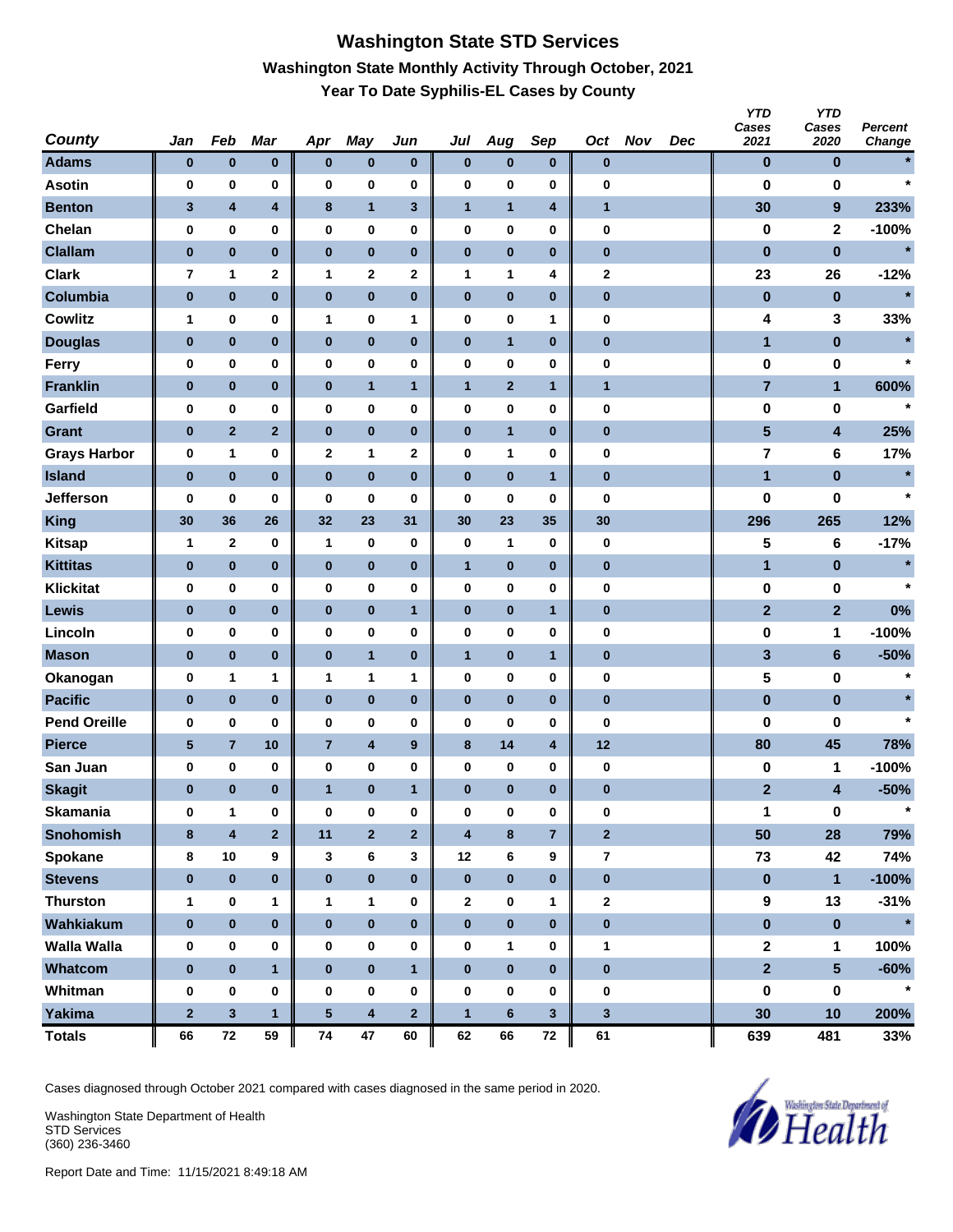## **Washington State STD Services Washington State Monthly Activity Through October, 2021 Year To Date Syphilis-L/LL Cases by County**

| <b>County</b>       | Jan          | Feb            | Mar          | Apr                     | <b>May</b>              | Jun          | Jul          | Aug          | Sep            | Oct                     | <b>Nov</b> | Dec | <b>YTD</b><br>Cases<br>2021 | <b>YTD</b><br>Cases<br>2020 | Percent<br>Change |
|---------------------|--------------|----------------|--------------|-------------------------|-------------------------|--------------|--------------|--------------|----------------|-------------------------|------------|-----|-----------------------------|-----------------------------|-------------------|
| <b>Adams</b>        | $\bf{0}$     | $\mathbf{1}$   | $\pmb{0}$    | $\pmb{0}$               | $\pmb{0}$               | 0            | $\bf{0}$     | $\pmb{0}$    | $\bf{0}$       | $\bf{0}$                |            |     | 1                           | $\overline{2}$              | $-50%$            |
| <b>Asotin</b>       | 0            | $\pmb{0}$      | 0            | 0                       | 0                       | 0            | 0            | 0            | 0              | 0                       |            |     | 0                           | 1                           | $-100%$           |
| <b>Benton</b>       | $\mathbf{1}$ | 5              | $\mathbf{2}$ | $\mathbf{1}$            | $\mathbf{3}$            | $\mathbf{2}$ | 4            | $\bf{0}$     | $\mathbf{3}$   | $\mathbf{2}$            |            |     | 23                          | $\bf8$                      | 188%              |
| Chelan              | 0            | 0              | $\pmb{0}$    | 1                       | 0                       | 0            | $\pmb{0}$    | 0            | 1              | $\pmb{0}$               |            |     | $\mathbf 2$                 | 3                           | $-33%$            |
| <b>Clallam</b>      | $\mathbf{1}$ | $\pmb{0}$      | $\bf{0}$     | $\pmb{0}$               | $\pmb{0}$               | $\pmb{0}$    | $\pmb{0}$    | $\pmb{0}$    | $\pmb{0}$      | $\pmb{0}$               |            |     | 1                           | $\mathbf{1}$                | 0%                |
| <b>Clark</b>        | 3            | 7              | 5            | 5                       | 2                       | 0            | 2            | 5            | 5              | 1                       |            |     | 35                          | 32                          | 9%                |
| Columbia            | $\pmb{0}$    | $\pmb{0}$      | $\pmb{0}$    | $\pmb{0}$               | $\pmb{0}$               | $\pmb{0}$    | $\pmb{0}$    | $\pmb{0}$    | $\pmb{0}$      | $\pmb{0}$               |            |     | $\bf{0}$                    | $\pmb{0}$                   | $\star$           |
| <b>Cowlitz</b>      | 1            | $\pmb{0}$      | 2            | 0                       | 0                       | 1            | $\pmb{0}$    | 2            | 1              | $\pmb{0}$               |            |     | 7                           | 10                          | $-30%$            |
| <b>Douglas</b>      | 1            | $\mathbf{1}$   | $\pmb{0}$    | $\pmb{0}$               | $\pmb{0}$               | $\pmb{0}$    | $\pmb{0}$    | $\pmb{0}$    | $\bf{0}$       | $\bf{0}$                |            |     | $\mathbf{2}$                | $\pmb{0}$                   |                   |
| Ferry               | 0            | 1              | 0            | $\pmb{0}$               | $\bf{0}$                | 0            | 0            | 0            | $\bf{0}$       | $\pmb{0}$               |            |     | 1                           | 0                           | $\star$           |
| <b>Franklin</b>     | $\mathbf{1}$ | $\mathbf{2}$   | $\mathbf 2$  | $\mathbf{1}$            | $\pmb{0}$               | 1            | $\mathbf{1}$ | $\mathbf{1}$ | $\pmb{0}$      | 1                       |            |     | 10                          | 14                          | $-29%$            |
| Garfield            | 0            | 0              | 0            | 0                       | 0                       | 0            | 0            | 0            | $\bf{0}$       | $\pmb{0}$               |            |     | 0                           | 0                           | $\star$           |
| <b>Grant</b>        | $\mathbf{1}$ | $\mathbf{1}$   | $\pmb{0}$    | $\mathbf{1}$            | $\mathbf{1}$            | $\pmb{0}$    | $\pmb{0}$    | $\bf{0}$     | $\mathbf{2}$   | $\mathbf{2}$            |            |     | $\bf8$                      | $\bf8$                      | 0%                |
| <b>Grays Harbor</b> | 0            | 1              | 1            | 1                       | 3                       | 1            | 0            | 0            | 1              | 1                       |            |     | 9                           | 5                           | 80%               |
| <b>Island</b>       | $\pmb{0}$    | $\pmb{0}$      | $\mathbf{1}$ | $\pmb{0}$               | $\pmb{0}$               | $\pmb{0}$    | $\pmb{0}$    | $\pmb{0}$    | $\bf{0}$       | $\pmb{0}$               |            |     | 1                           | $\overline{2}$              | $-50%$            |
| <b>Jefferson</b>    | 0            | 0              | 0            | 0                       | 0                       | 0            | 0            | 0            | 0              | $\bf{0}$                |            |     | 0                           | $\mathbf{2}$                | $-100%$           |
| <b>King</b>         | 20           | 27             | 32           | 18                      | 15                      | 27           | 25           | 22           | 21             | 14                      |            |     | 221                         | 151                         | 46%               |
| <b>Kitsap</b>       | $\mathbf 2$  | $\mathbf 2$    | 0            | $\mathbf{2}$            | 1                       | $\mathbf{1}$ | 3            | 1            | 1              | 1                       |            |     | 14                          | 7                           | 100%              |
| <b>Kittitas</b>     | $\pmb{0}$    | $\pmb{0}$      | $\pmb{0}$    | $\pmb{0}$               | $\mathbf{2}$            | $\mathbf{2}$ | $\pmb{0}$    | $\bf{0}$     | $\bf{0}$       | $\bf{0}$                |            |     | 4                           | $\mathbf{1}$                | 300%              |
| <b>Klickitat</b>    | 0            | $\bf{0}$       | 0            | 1                       | 0                       | 0            | 0            | 0            | $\bf{0}$       | 1                       |            |     | 2                           | 0                           | $\star$           |
| Lewis               | $\mathbf{2}$ | $\pmb{0}$      | $\mathbf{1}$ | $\mathbf{1}$            | $\pmb{0}$               | $\pmb{0}$    | $\pmb{0}$    | $\bf{0}$     | $\pmb{0}$      | $\mathbf{1}$            |            |     | $5\phantom{.0}$             | $\overline{\mathbf{5}}$     | 0%                |
| Lincoln             | 0            | 0              | 0            | 0                       | 0                       | 0            | 0            | 0            | 0              | $\pmb{0}$               |            |     | 0                           | 1                           | $-100%$           |
| <b>Mason</b>        | $\mathbf{1}$ | $\mathbf{2}$   | 3            | $\mathbf{1}$            | $\mathbf{3}$            | $\mathbf{1}$ | $\mathbf{2}$ | $\mathbf{1}$ | $\overline{1}$ | $\mathbf{3}$            |            |     | 18                          | 14                          | 29%               |
| Okanogan            | $\mathbf 2$  | 0              | 1            | 0                       | 0                       | 0            | 1            | 0            | $\bf{0}$       | $\pmb{0}$               |            |     | 4                           | 3                           | 33%               |
| <b>Pacific</b>      | $\pmb{0}$    | $\bf{0}$       | $\bf{0}$     | $\bf{0}$                | $\bf{0}$                | $\bf{0}$     | $\bf{0}$     | $\pmb{0}$    | $\bf{0}$       | $\mathbf{1}$            |            |     | $\mathbf{1}$                | $\overline{\mathbf{4}}$     | $-75%$            |
| <b>Pend Oreille</b> | 0            | 0              | 0            | 0                       | 1                       | 0            | 0            | 0            | 0              | 0                       |            |     | 1                           | 0                           | $\star$           |
| <b>Pierce</b>       | 12           | 19             | 13           | 12                      | ${\bf 5}$               | 9            | 13           | 19           | $\overline{7}$ | 13                      |            |     | 122                         | 70                          | 74%               |
| San Juan            | 0            | $\pmb{0}$      | 0            | 0                       | 0                       | $\pmb{0}$    | 0            | 0            | 0              | $\pmb{0}$               |            |     | 0                           | 0                           | $\star$           |
| <b>Skagit</b>       | $\bf{0}$     | $\overline{2}$ | 3            | $\overline{2}$          | $\pmb{0}$               | $\bf{0}$     | $\bf{0}$     | $\bf{0}$     | $\bf{0}$       | $\pmb{0}$               |            |     | $\overline{7}$              | $6\phantom{1}$              | 17%               |
| <b>Skamania</b>     | 0            | 0              | $\pmb{0}$    | $\bf{0}$                | 0                       | 0            | $\pmb{0}$    | 0            | $\bf{0}$       | $\bf{0}$                |            |     | $\pmb{0}$                   | $\mathbf 0$                 | $\star$           |
| <b>Snohomish</b>    | 8            | $\pmb{9}$      | $\bf 6$      | $\overline{\mathbf{4}}$ | $\bf8$                  | $\mathbf{2}$ | 4            | 4            | 11             | $\overline{\mathbf{4}}$ |            |     | 60                          | 48                          | 25%               |
| <b>Spokane</b>      | $\mathbf{2}$ | 8              | 3            | 7                       | $\overline{\mathbf{5}}$ | 2            | $\mathbf{2}$ | 4            | 6              | 1                       |            |     | 40                          | 52                          | $-23%$            |
| <b>Stevens</b>      | $\pmb{0}$    | $\mathbf{1}$   | $\pmb{0}$    | $\bf{0}$                | $\pmb{0}$               | $\pmb{0}$    | $\pmb{0}$    | $\mathbf{1}$ | $\pmb{0}$      | $\pmb{0}$               |            |     | $\overline{\mathbf{2}}$     | $\pmb{0}$                   | $\star$           |
| <b>Thurston</b>     | $\mathbf{2}$ | 1              | 1            | $\mathbf{2}$            | $\mathbf{1}$            | 3            | $\mathbf{1}$ | 2            | 0              | 3                       |            |     | 16                          | $\overline{7}$              | 129%              |
| Wahkiakum           | $\pmb{0}$    | $\pmb{0}$      | $\bf{0}$     | $\pmb{0}$               | $\pmb{0}$               | $\pmb{0}$    | $\pmb{0}$    | $\pmb{0}$    | $\bf{0}$       | $\pmb{0}$               |            |     | $\pmb{0}$                   | $\mathbf{1}$                | $-100%$           |
| <b>Walla Walla</b>  | 0            | 0              | 0            | $\mathbf{2}$            | 0                       | 1            | $\pmb{0}$    | 0            | 0              | $\mathbf 2$             |            |     | ${\bf 5}$                   | 4                           | 25%               |
| Whatcom             | $\mathbf{1}$ | $\mathbf{1}$   | $\bf{0}$     | $\bf{0}$                | $\pmb{0}$               | $\pmb{0}$    | $\bf{0}$     | $\pmb{0}$    | $\mathbf{1}$   | $\pmb{0}$               |            |     | $\mathbf{3}$                | $\overline{9}$              | $-67%$            |
| Whitman             | $\pmb{0}$    | $\bf{0}$       | $\bf{0}$     | $\boldsymbol{0}$        | 0                       | $\pmb{0}$    | $\pmb{0}$    | 0            | 0              | $\boldsymbol{0}$        |            |     | $\pmb{0}$                   | 2                           | $-100%$           |
| Yakima              | $\mathbf 3$  | $\pmb{0}$      | $\mathbf{1}$ | $\mathbf{3}$            | $\mathbf{1}$            | 4            | $\mathbf{3}$ | $\mathbf{1}$ | $\mathbf{2}$   | $6\phantom{1}$          |            |     | 24                          | 16                          | 50%               |
| <b>Totals</b>       | 64           | 91             | 77           | 65                      | 51                      | 57           | 61           | 63           | 63             | 57                      |            |     | 649                         | 489                         | 33%               |

Cases diagnosed through October 2021 compared with cases diagnosed in the same period in 2020.

Washington State Department of Health STD Services (360) 236-3460